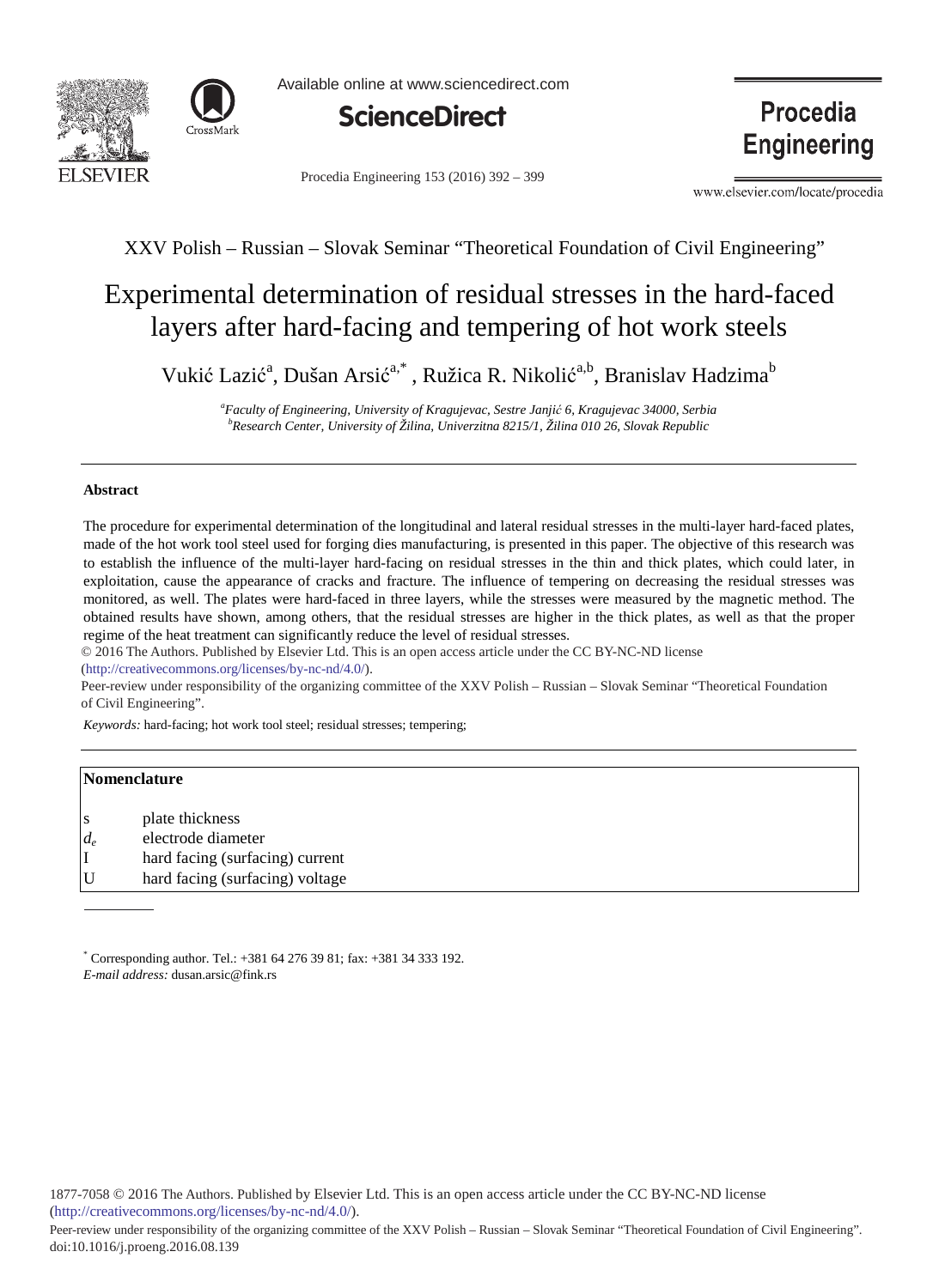|                  | hard facing speed                                       |
|------------------|---------------------------------------------------------|
| $v_{hf}$ $q_{l}$ | input energy                                            |
| $\mu_{\rm r}$    | magnetic permeability                                   |
| $\mathbf{B}$     | average width of the whole hard-faced layer             |
| b                | average width of a single hard-faced layer caterpillar  |
| H                | average height of the whole hard-faced layer            |
| lh               | average height of a single hard-faced layer caterpillar |

#### **1. Introduction**

The procedure for experimental measurements of the residual stresses that appeared in the multi-layer hard-faced steel plates is presented in this paper. The plates are made of the hot work tool steel, which is aimed for manufacturing the forging dies. The hard-facing of plates of two different thicknesses was done: the thin plates whose thickness was 7.4 *mm* and thick plates whose thickness was 29 *mm*. The hard-facing was done in three passes (layers). Taking into account the importance of the heat treatment for decreasing or eliminating the residual stresses, the influence of tempering on level of those stresses was experimentally monitored, as well. In some previous publication, authors of this paper were investigating influence of the multi-pass hard-facing [1] and tempering [2] on level of deformation of samples. It was shown that deformations appear and increase linearly with number of passes, as well as that the level of residual stresses could be lowered by tempering, especially for the thick plates.

Some authors, like Yang et al. [3], were dealing with numerical analysis of residual stresses in the hard-faced layers and influence of martensite on the level of residual stresses. They established the numerical model, which was verified experimentally and concluded that decreasing of the martensite transformation  $(M_s)$  starting temperature leads to decrease of the residual stresses. Wua et al. [4] have also investigated possibility for numerical simulations for determination of the residual stresses' level and possibilities for their eliminating. It was concluded that the residual stresses' level depends on several factors, like the heat transfer coefficient, the thermal expansions of the materials, the thickness of the base metal and the preheating temperature. The significant influence on the lowering the level of residual stresses is exhibited by preheating, or depositing of the plastic inter-layer of the stainless steel between the hard-faced layer and the base metal, what was proven as very efficient by Arsic et al. [5]. The presented results also indicate that the numerical simulation method present a useful and convenient means for investigating the residual stresses of the hard-facing process. Deng et al. in [6] have analyzed the influence of the temperature field on stresses in the welded parts made of the stainless steel. It was established, by simulation, that welded joint zone is the most critical from the aspect of the residual stresses and the correctness of the numerical model was verified by experiments. The high level of residual stresses does not appear only when the conventional technologies are applied, but it can also appear when the modern hard-facing methods are used, as shown by Yilbas et al. [7]. The importance of the residual stresses in the hard-faced – revitalized machine parts is great, since they can influence integrity of the whole structure or the plant. In the case of the local exceeding of the permissible stresses (the material yield stress), the residual stresses could lead to drop of the material's impact toughness, as presented by Burzić et al. [8] or even to appearance of a crack, which could cause the fracture of the responsible machine parts, like the rotational dredger [9-10] or the forging tools [11-16]. For those parts, the hard-facing is almost dominant technology of revitalization, as well for their parts like heavy haul locomotive wheels [21], parts of construction mechanization [22] or tools used in the confectionery industry [23].

The objective of this paper was to point to appearance and presence of the residual stresses in the hard-faced layers and to define the influence of the multi-layer hard-facing procedure with subsequent tempering on the level of residual stresses.

# **2. Selection of the model (for the thin and thick plates)**

Samples in the form of the thin and thick plates were used in order to determine the level of residual stresses. The selected plates (dimensions 394×192×7.4 *mm* - 4 pieces and 394×192×29 *mm* - 3 pieces) were tempered and then flatten by grinding. The base metal was the hot work steel 56NiCrMoV7, which is the most frequently used for forging dies.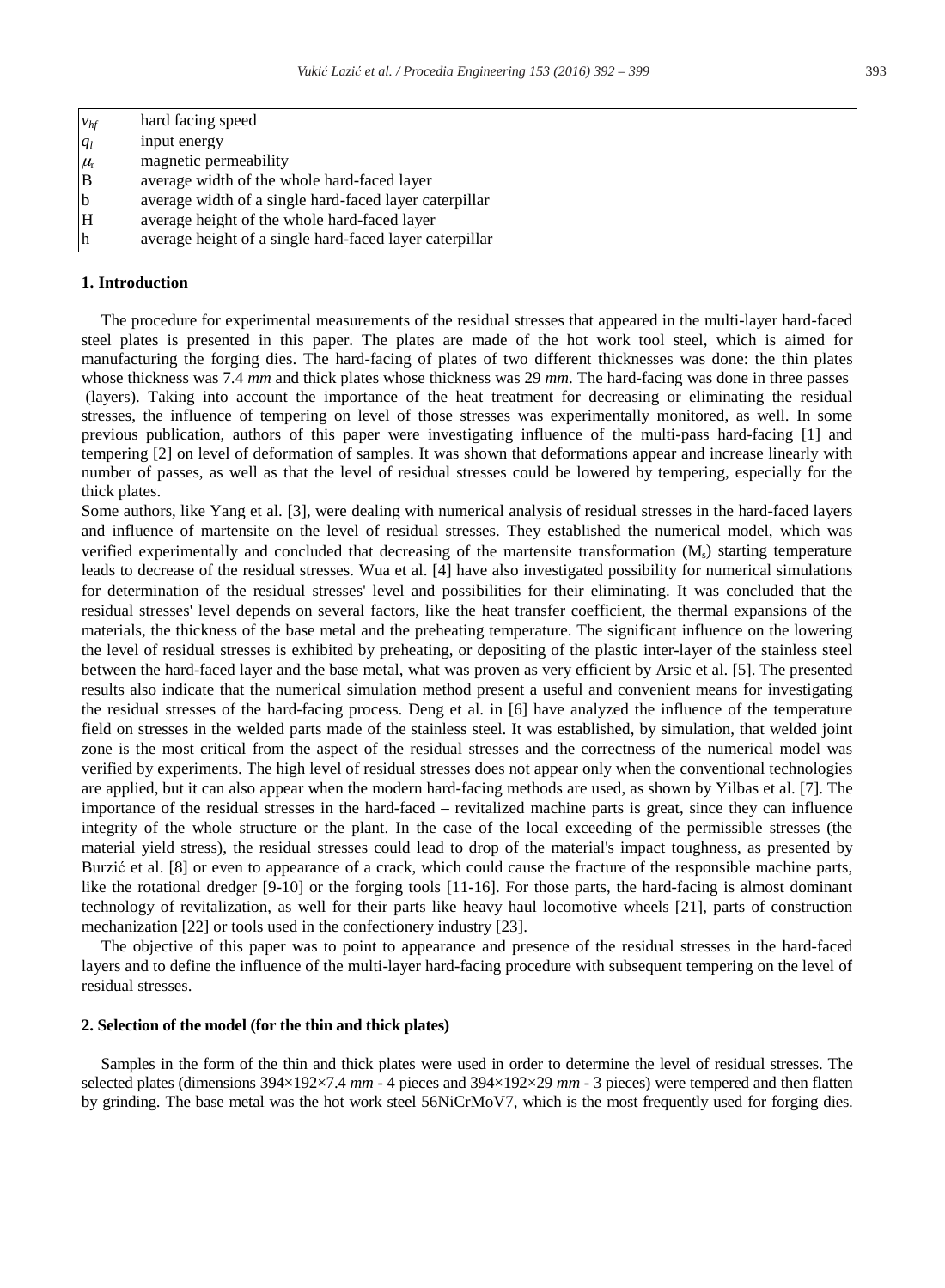The chemical composition and mechanical properties of this steel are given in Tab. 1. The plates were hard-faced according to technology presented in papers [14-16], by depositing of the three caterpillars in the middle of the plates, by one, two and three passes, Fig. 1. The hard-facing parameters are given in Tab. 2, while the speed of hard-facing was changed for each pass. The preheating and the inter-pass temperatures were controlled by the digital measuring device Tasthoterm, namely by the thermo-chalks. The thin plates were hard-faced by the UTOP 38 (DIN 8555: E3-UM-40T) electrode of diameter Ø 3.25 *mm* and UTOP 38 of diameter Ø 2.5 *mm*, while the thick plates were hard-faced by the UTOP 55 (DIN 8555: E6-UM-60T) electrode of diameter Ø 5.0 *mm.* 

|            | Chemical composition, %     |     |                |                                                         |                |         |                          |                            |                      |      |
|------------|-----------------------------|-----|----------------|---------------------------------------------------------|----------------|---------|--------------------------|----------------------------|----------------------|------|
| Steel mark | C                           | Si  | Mn             |                                                         |                |         | Сr                       | Ni                         | Mo                   |      |
|            | 0.55                        | 0.3 | 0.7            | 0.035                                                   |                | 0.035   | 1.1                      | 1.7                        | 0.5                  | 0.12 |
|            |                             |     |                | Mechanical properties and microstructure                |                |         |                          |                            |                      |      |
|            | Soft tempering<br>Tempering |     |                |                                                         |                |         | <b>BM</b> Microstructure |                            |                      |      |
| 56NiCrMoV7 | t. $^{\circ}C$              |     |                | $HV_{max}$ R <sub>m</sub> , MPa R <sub>p0.2</sub> , MPa | t. $^{\circ}C$ | HRC     |                          | $R_m$ MPa $R_{p0.2}$ , MPa |                      |      |
|            | 670-700                     | 250 | $\approx$ 1200 | 1040                                                    | 400-700        | $50-30$ | $\approx$ 1600           | $\approx$ 1450             | $M + B$ (interphase) |      |

Table 1. Chemical composition, mechanical properties and microstructure of 56NiCrMoV7 steel [2, 17]

Table 2. Hard-facing parameters

| Plate #        | Thickness<br>s, mm | Number<br>of layers | Electrode<br>diameter $d_e$ ,<br>mm | Hard-facing<br>current,<br>I, A | Voltage,<br>U.V | Hard-facing<br>speed,<br>$v_{hf}$ , mm/s | Input energy,<br>$q_l$ , J/mm |
|----------------|--------------------|---------------------|-------------------------------------|---------------------------------|-----------------|------------------------------------------|-------------------------------|
|                | 29                 | 2                   | 5.00                                | 190                             | 29              | $\approx 2.3$                            | 1916.5                        |
| 2              | 29                 | 3                   | 5.00                                | 190                             | 29              | $\approx 2.3$                            | 1916.5                        |
| 3              | 29                 |                     | 5.00                                | 190                             | 29              | $\approx 2.4$                            | 1836.7                        |
| $\overline{4}$ | 7.4                |                     | 3.25                                | 115                             | 26              | $\approx 2.6$                            | 920.0                         |
| 5              | 7.4                | 2                   | 3.25                                | 115                             | 26              | $\approx 1.7$                            | 1407.0                        |
| 6              | 7.4                | 3                   | 3.25                                | 115                             | 26              | $\approx 2.5$                            | 956.8                         |
| $6^*$ = $6^*$  | 7.4                |                     | 2.5                                 | 80                              | 23              | $\approx 2.3$                            | 640.0                         |

\* Plate for calibrating the measurement sample



Fig. 1. Plate hard-facing schematics.

After the hard-facing, the plates were tempered at 520 ºC for the period of 2 *h*, primarily to decrease the level of residual stresses and deformations. The heat treatment regime and tempering temperature are considered to be optimal, since they enable obtaining of the optimal mechanical properties of the hard-faced layers [18, 19].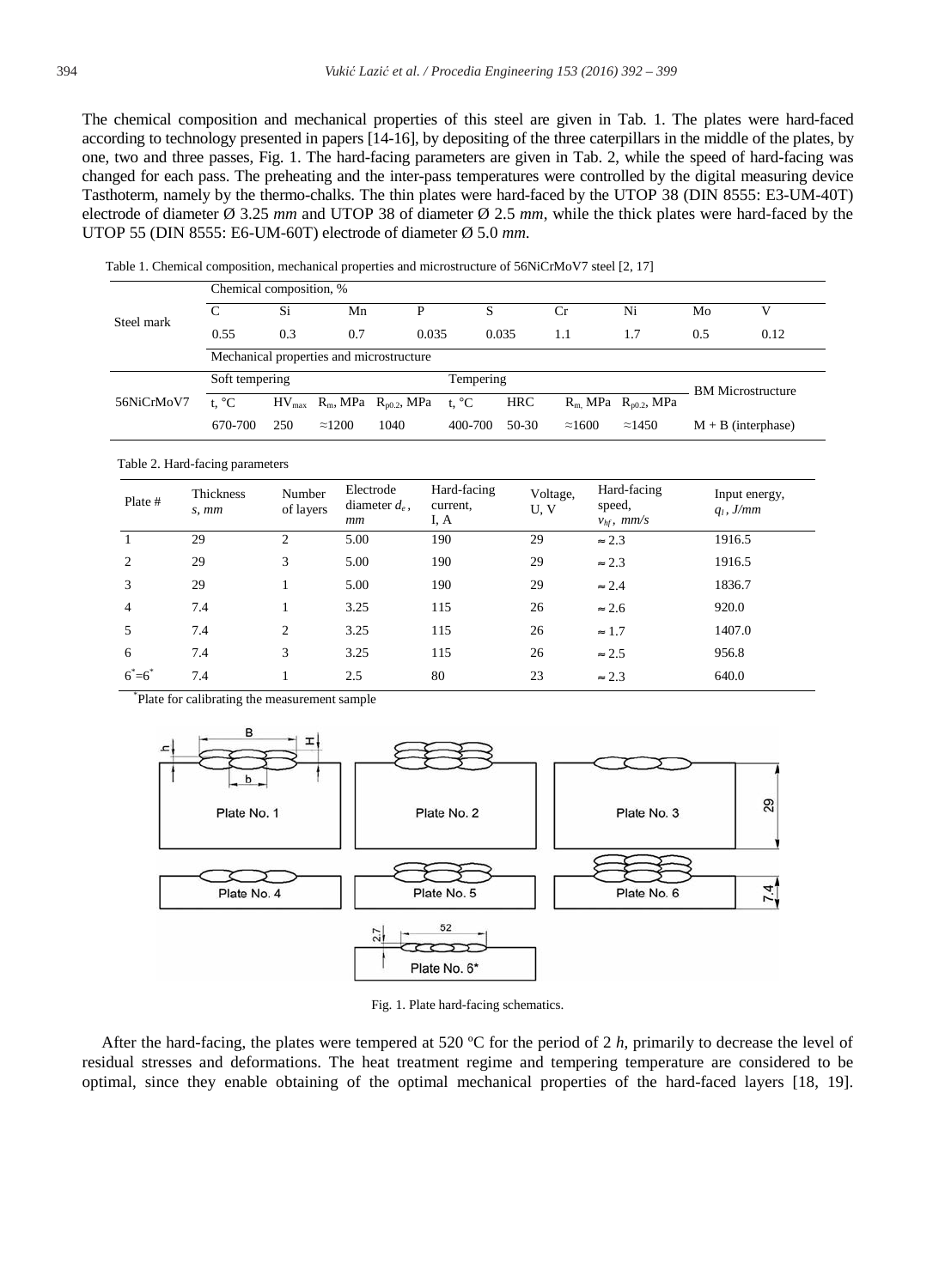Geometrical characteristics (average values) of a single caterpillars and of the whole hard-faced layer are given in Tab. 3. During the deposition of the caterpillars, their partial re-melting was performed (approximately 1/3 *b*).

#### **3. Determination of residual stresses after the hard-facing and tempering**

The residual stresses were measured by the magnetic method. The principle of this method is based on dependence of the Ferro-magnetic materials permeability,  $\mu_r$  on material's deformation, caused by the stress state, which enables recording of the instantaneous stress state in the material. Advantages of the method are the fast and efficient operation, possibilities for the field measurements, while its main deficiencies are the somewhat less accuracy of measurements and, of course, being applicable exclusively to Ferro-magnetic materials.

|                 | <b>Thickness</b> | Number of      | Hard-faced layer dimensions, mm |          |              |          |  |  |
|-----------------|------------------|----------------|---------------------------------|----------|--------------|----------|--|--|
| Plate #         | s, mm            | layers         | $b_{\infty}$                    | $h_{av}$ | $B_{\infty}$ | $H_{av}$ |  |  |
| 1               | 29               | $\mathfrak{D}$ | $\approx$ 13                    | 3.62     | 28-38.4      | 5.91     |  |  |
| $\mathfrak{D}$  | 29               | 3              | $\approx$ 13                    | 3.53     | 27.2-33.6    | 8.37     |  |  |
| 3               | 29               | 1              | $\approx$ 13                    | 3.43     | 23.7-27.6    | 3.43     |  |  |
| 4               | 7.4              | 1              | $\approx$ 10                    | 2.83     | 19.4-25.4    | 2.83     |  |  |
| 5               | 7.4              | $\mathfrak{D}$ | $\approx$ 10                    | 2.91     | 23.7-28.8    | 5.36     |  |  |
| 6               | 7.4              | 3              | $\approx$ 10                    | 3.1      | 22.1-28.9    | 8.5      |  |  |
| $6^{1} = 6^{*}$ | 7.4              |                | $\approx 8.5$                   | 2.7      | 52           | 2.7      |  |  |

Table 3. Geometrical characteristics of the hard-faced layers

The residual stresses were recorded by the SMMT-1 device. It enables determination of the intensity and direction of the principal stresses. The probe measures the averaged values of stresses along the  $\approx 10$  *mm* length and up to  $\approx 0.5$  *mm* depth. Before the measurement, the device has to be calibrated by the special calibrating sample. Before the measurements, the sample plates were demagnetized. The stresses were measured along the characteristic lines, longitudinally along the III-III direction and in laterally along the IV-IV, V-V and VI-VI lines [2]. For the thick plates (1, 2 and 3) the stresses were measured in the hard-faced layers, as well, while for the thin plates that was not done, due to prominent deformations and also due to somewhat smaller total width of the hard-faced layers.

#### **4. Results**

Results of residual stresses measurements, in the lateral and longitudinal directions, for all the six hard-faced plates, before and after tempering, are presented in Figs. 2 to 7. The lateral stresses for the plate # 2 (Fig. 3) were not measured due to curving of the caterpillar. Obtained stress distribution was expected and in agreement with other researches [3-6].

## **5. Discussion and conclusions**

Some very important facts resulted from the detailed analysis of these experimental investigations, which can usefully serve for definition of the hard-facing technology and subsequent heat treatment. Those remarks can contribute to improvement of the tools' regeneration procedure. The main conclusions are as follow:

- Distribution of the lateral stresses is in compliance with the data from literature [20, 21] (Fig. 3b), while the distribution of the longitudinal stresses has somewhat different form (Fig. 7b);
- x The measured values of the residual stresses for the hard-facing of the thick plates are higher than the values for the thin plates;
- Tempering leads to lowering of the residual stresses in almost all the cases (Fig. 2c); that proves the necessity of this type of heat treatment, though in some cases the stress changes sign (from tensile changes to compressive, Fig. 5d, and vice-versa);
- x The proposed way of tempering results in more symmetric stress distribution with respect to the hard-faced layers (Figs. 4b and 5c); The measured residual stresses are significantly lower than the yield stress of the base metal, thus lower than the yield stress of the hard-faced layer, what verifies the justification of the applied technology, selected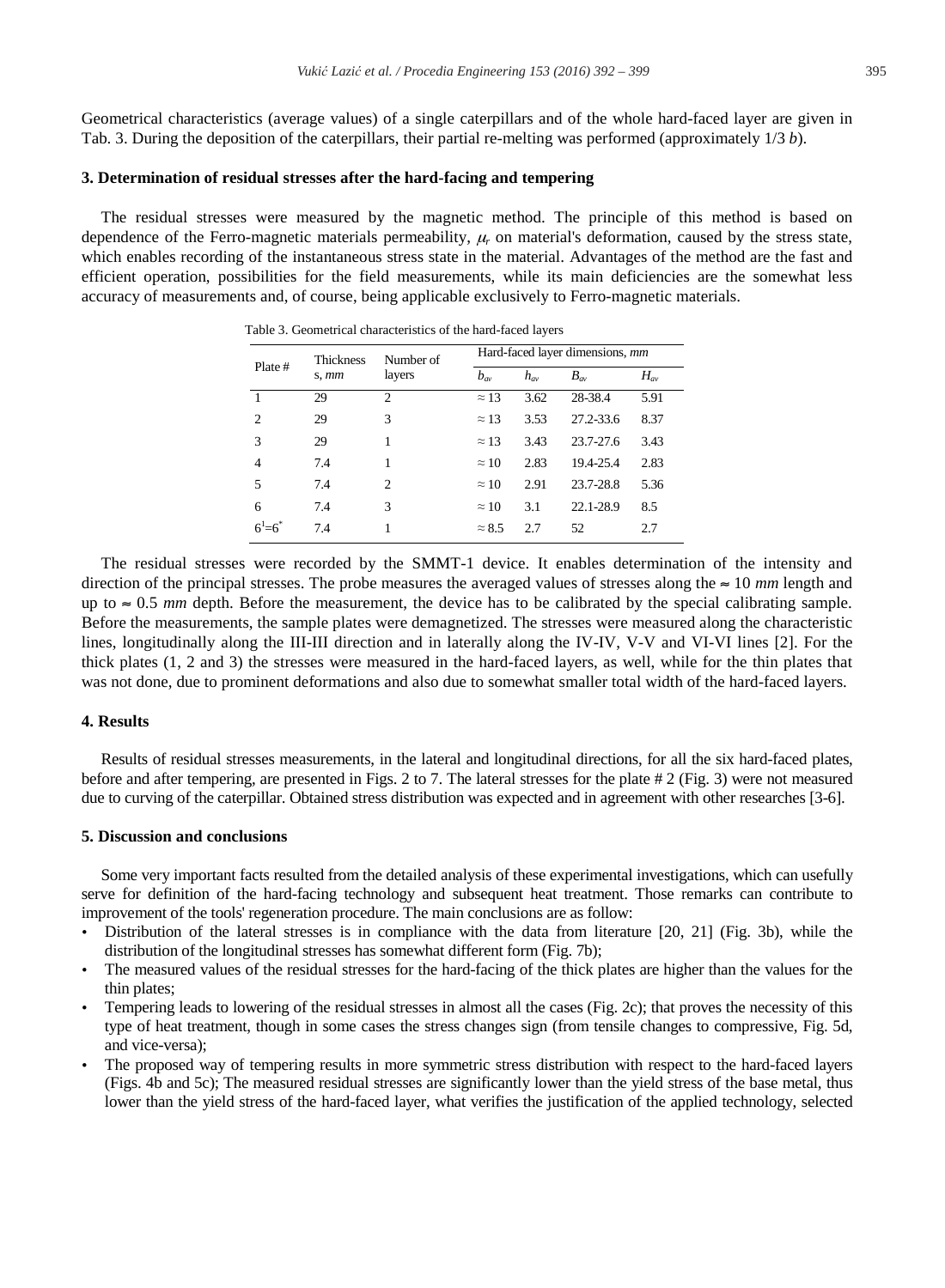

# procedure and the heat treatment regime.





Fig. 3. Distribution of the lateral (a, b, c) stresses before and after tempering – plate # 2.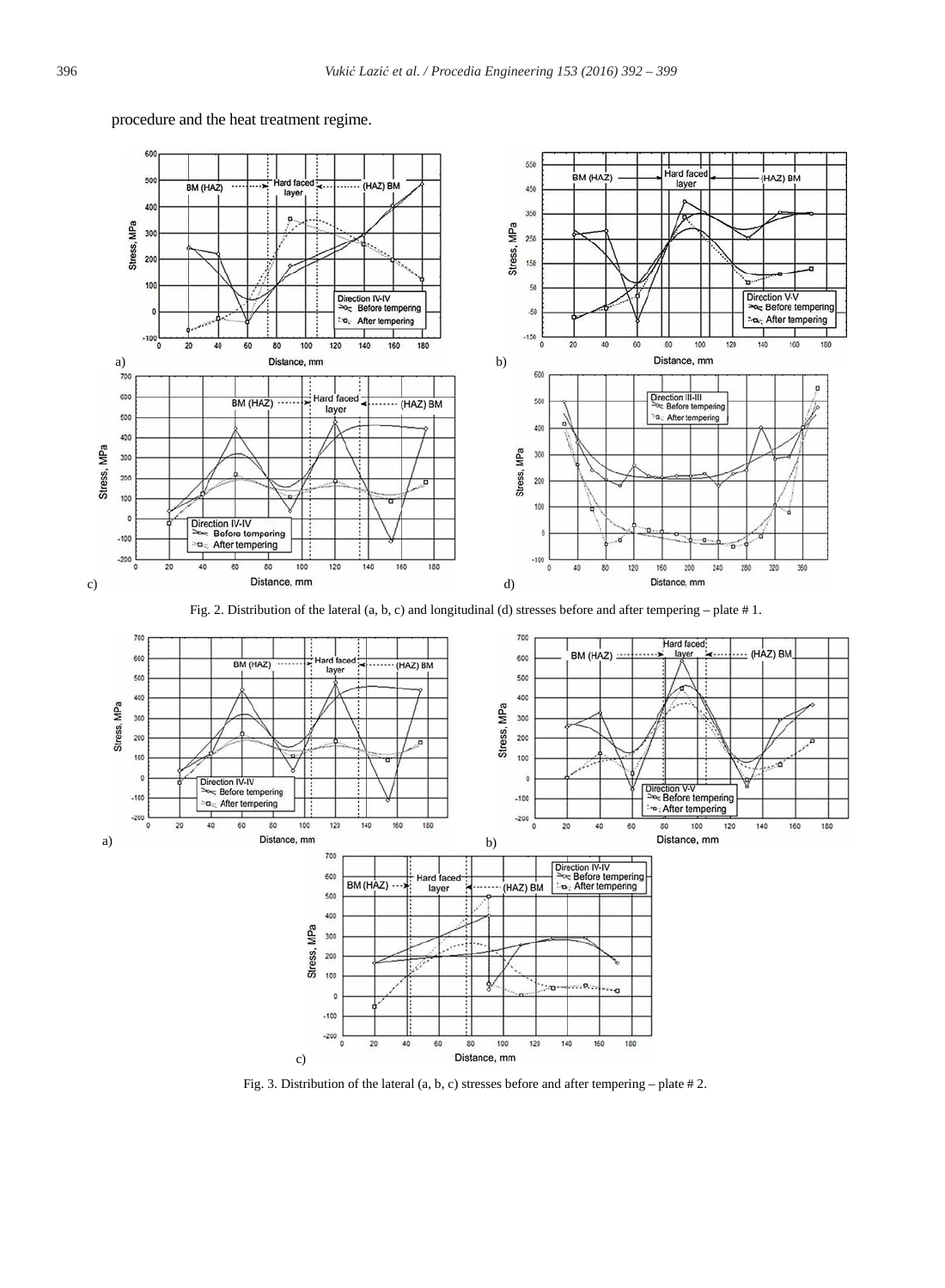

Fig. 5. Distribution of the lateral (a, b, c) and longitudinal (d) stresses before and after tempering – plate # 4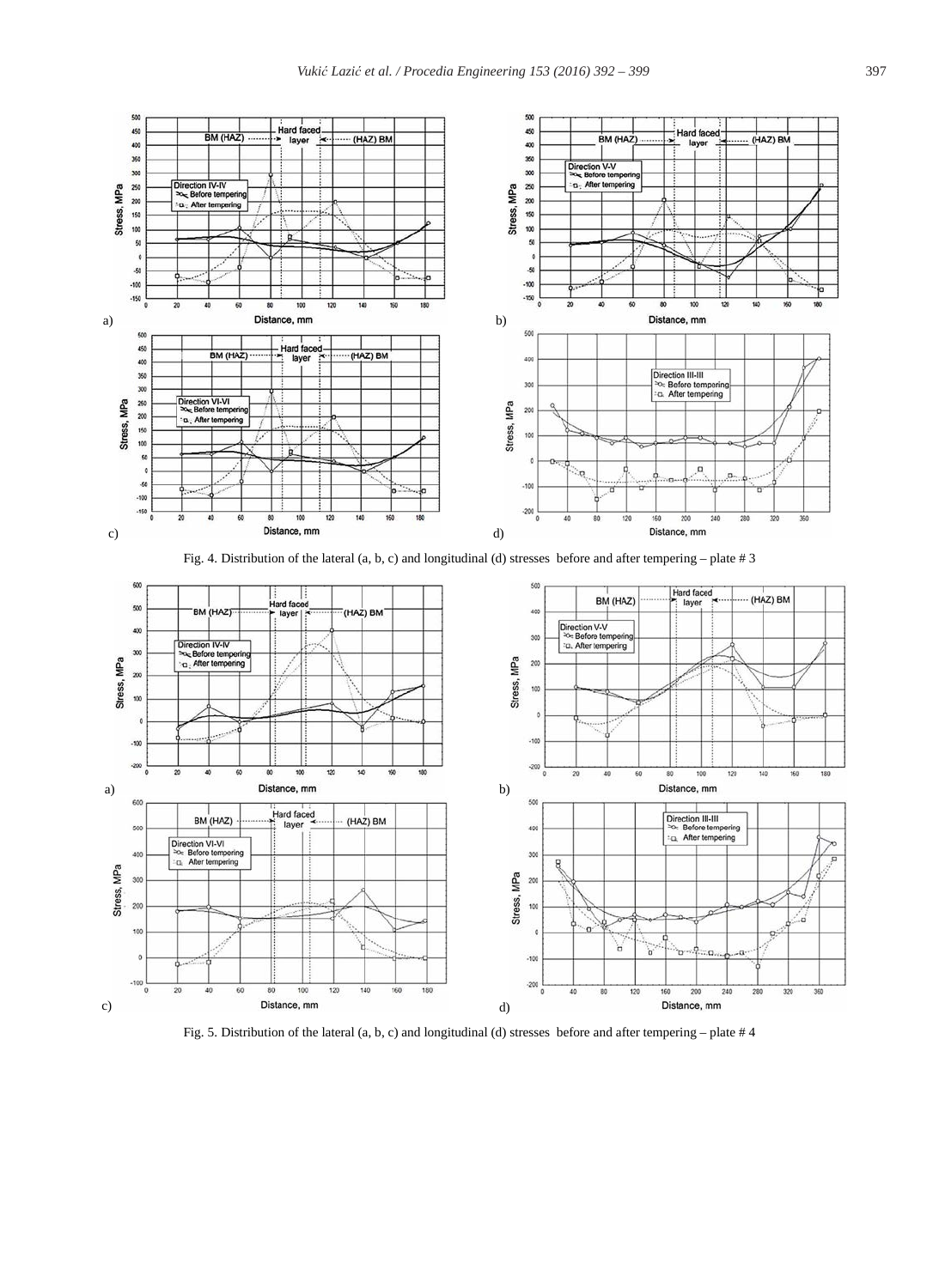

Fig. 7. Distribution of the lateral (a, b, c) and longitudinal (d) stresses before and after tempering – plate # 6